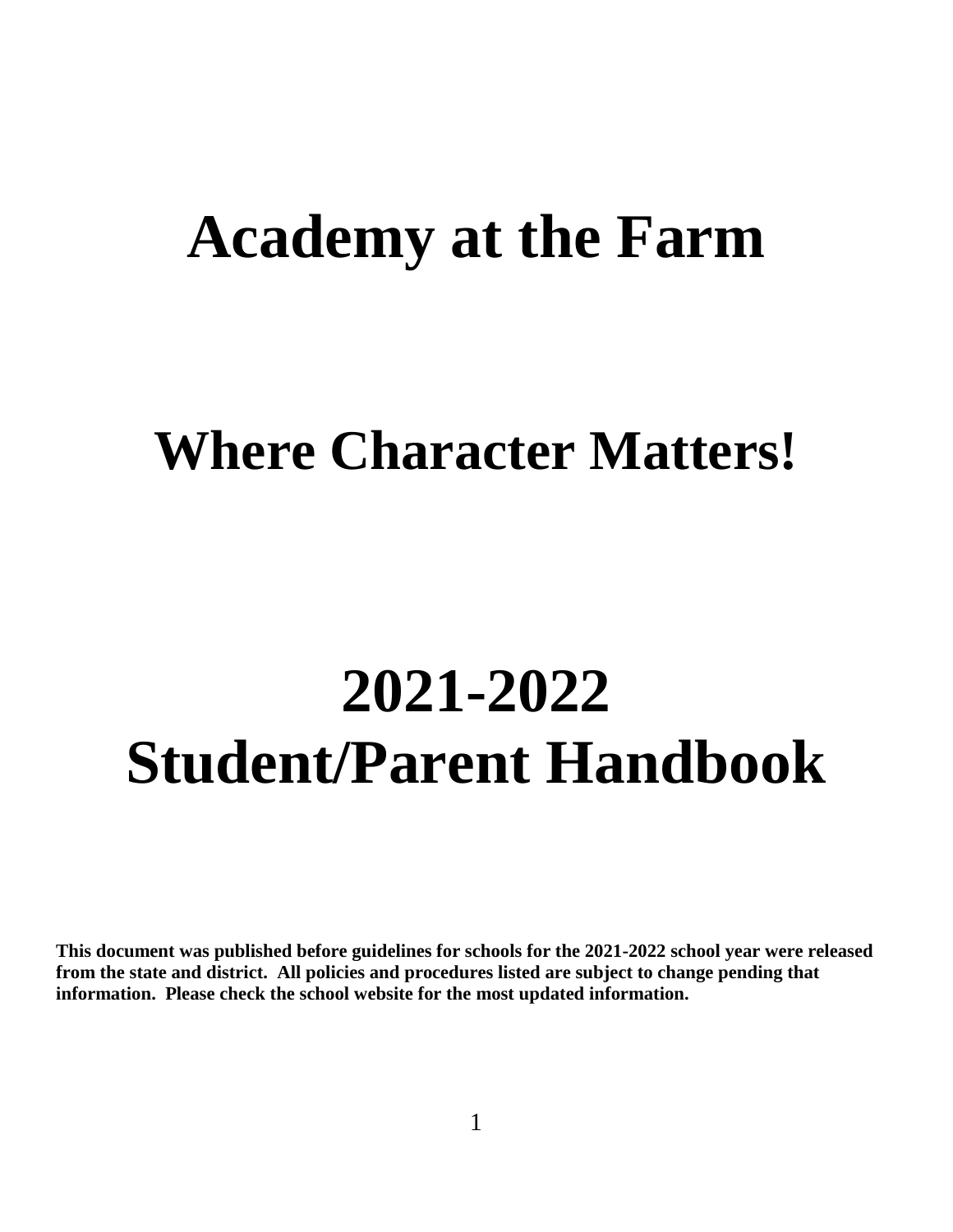## Welcome

We would like to welcome students, parents, and families to the Academy at the Farm. This is an exciting adventure that hopefully will be a meaningful experience for everyone. The faculty and staff are eager to work with you to provide a quality education in a warm and positive environment. As President Roosevelt once said, "We cannot always build the future for our youth, but we can build our youth for the future." Working together, each of us will play a significant role in accomplishing this goal.

Your energy, support, and enthusiasm are greatly appreciated.

Sincerely,

Ray Polk, Director Marcia Dwyer, Primary Principal Kathy Hobby, Intermediate Principal Tami Flournory, Middle School Principal Academy at the Farm

| School Slogan:            | We do what's best for kids!                                                                                                                                                                                                                                            |
|---------------------------|------------------------------------------------------------------------------------------------------------------------------------------------------------------------------------------------------------------------------------------------------------------------|
| <b>School Mascot:</b>     | <b>Mustangs</b>                                                                                                                                                                                                                                                        |
| <b>School Colors:</b>     | Red, white, and blue                                                                                                                                                                                                                                                   |
| <b>Mission Statement:</b> | The Academy at the Farm is a unique charter school designed to meet<br>the needs of all students by promoting academic excellence,<br>developing productive citizens through character building, and<br>incorporating the advancement of technology in the curriculum. |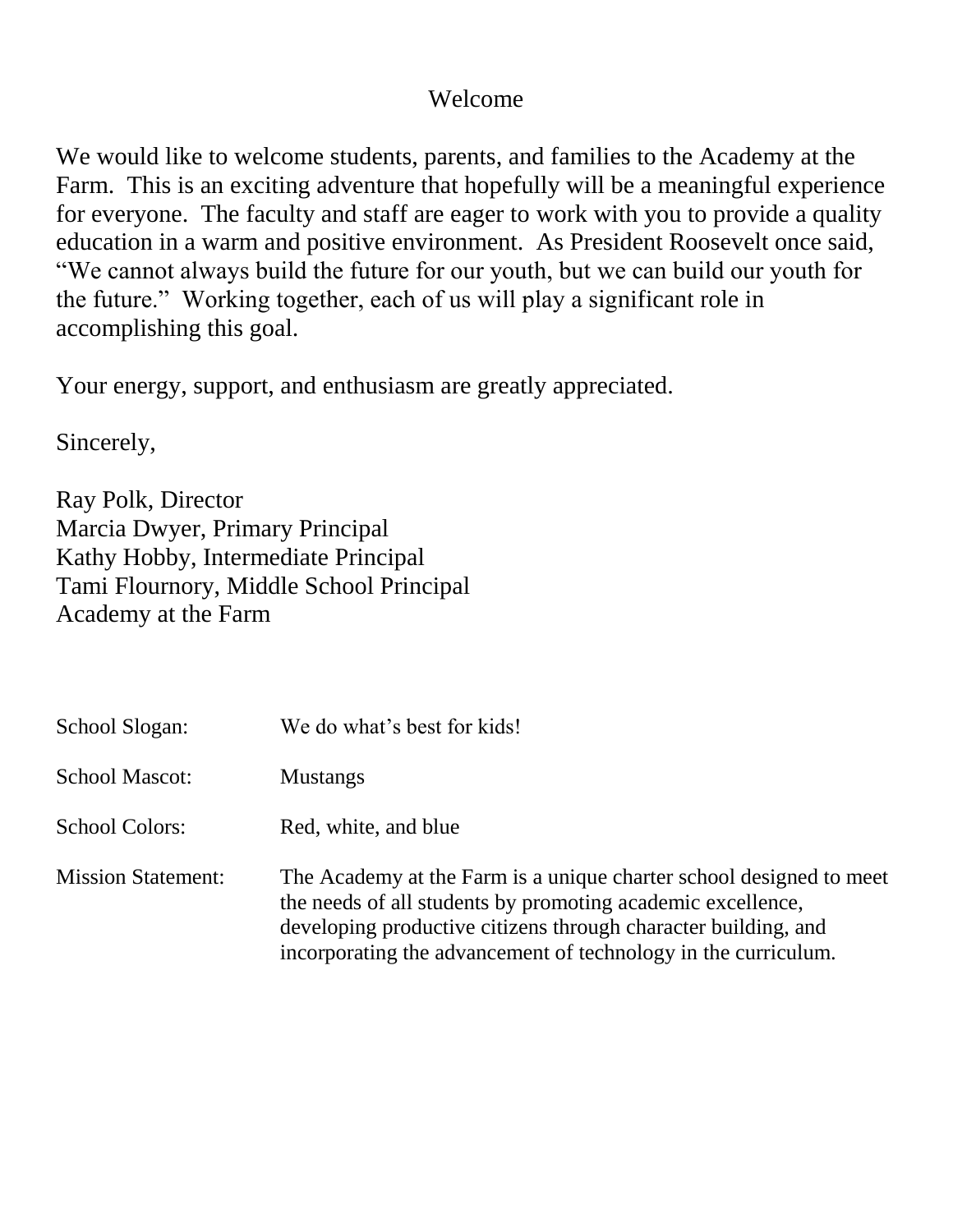## **Table of Contents**

| <b>Dress Code Policy</b>                          |                                             |       |  |
|---------------------------------------------------|---------------------------------------------|-------|--|
| <b>Academics:</b>                                 |                                             |       |  |
|                                                   | <b>Academic Integrity</b>                   |       |  |
|                                                   | <b>Academic Programs</b>                    |       |  |
|                                                   | <b>Attendance</b>                           |       |  |
|                                                   | <b>Grading Policy</b>                       |       |  |
|                                                   | <b>Homework</b>                             |       |  |
|                                                   | <b>Promotion and Retention</b>              |       |  |
|                                                   | <b>Reading Counts/DIRT</b>                  |       |  |
|                                                   | <b>Report Cards/Progress Reports/Grades</b> |       |  |
|                                                   | <b>Testing</b>                              |       |  |
|                                                   | <b>Textbooks and Computers</b>              |       |  |
|                                                   | <b>School Communication:</b>                | 7     |  |
|                                                   | <b>Conferences</b>                          |       |  |
|                                                   | <b>Student Planners</b>                     |       |  |
|                                                   | <b>Web Page/Voice Mail/Schoology</b>        |       |  |
|                                                   |                                             |       |  |
| Health:                                           |                                             | 7-8   |  |
|                                                   | <b>Clinic</b>                               |       |  |
|                                                   | COVID-19                                    |       |  |
|                                                   | <b>Emergency Information</b>                |       |  |
|                                                   | <b>Immunizations</b>                        |       |  |
|                                                   | Lice                                        |       |  |
|                                                   | <b>Medication</b>                           |       |  |
|                                                   | <b>School Safety</b>                        |       |  |
| <b>Schedules:</b>                                 |                                             | 8-9   |  |
|                                                   | <b>Arrival and Dismissal</b>                |       |  |
|                                                   | <b>Breakfast and Lunch</b>                  |       |  |
|                                                   | <b>Extended Day Program</b>                 |       |  |
|                                                   |                                             |       |  |
|                                                   | <b>Policies/Procedures:</b>                 |       |  |
|                                                   | <b>Access to School Records</b>             | 10-13 |  |
|                                                   | <b>Board of Directors Meetings</b>          |       |  |
|                                                   | <b>Bullying</b>                             |       |  |
|                                                   | <b>Cell Phones/Electronic Devices</b>       |       |  |
|                                                   | <b>Code of Student Conduct</b>              |       |  |
|                                                   | <b>Extended Learning Policy</b>             |       |  |
|                                                   | <b>Field Trips</b>                          |       |  |
|                                                   | <b>Lost and Found</b>                       |       |  |
|                                                   | <b>Registration</b>                         |       |  |
|                                                   | <b>School Fees</b>                          |       |  |
|                                                   | <b>School Supplies</b><br><b>Socials</b>    |       |  |
|                                                   | <b>Student Drop Off and Pick Up</b>         |       |  |
|                                                   | <b>Telephone Messages</b>                   |       |  |
|                                                   | Visitors/Security/Safety                    |       |  |
|                                                   | <b>Volunteers/Chaperones</b>                |       |  |
|                                                   | <b>Withdrawal of Students</b>               |       |  |
| <b>AATF Communication Policy</b>                  |                                             |       |  |
| <b>AATF Respect and Civility Policy Statement</b> |                                             |       |  |
| <b>AATF 4H and Barn Use Requirements</b>          |                                             |       |  |
| <b>NJHS Selection Process</b>                     |                                             |       |  |
| <b>Field Trip Guest Guidelines</b>                |                                             |       |  |
| <b>School Calendar</b>                            |                                             |       |  |
|                                                   |                                             |       |  |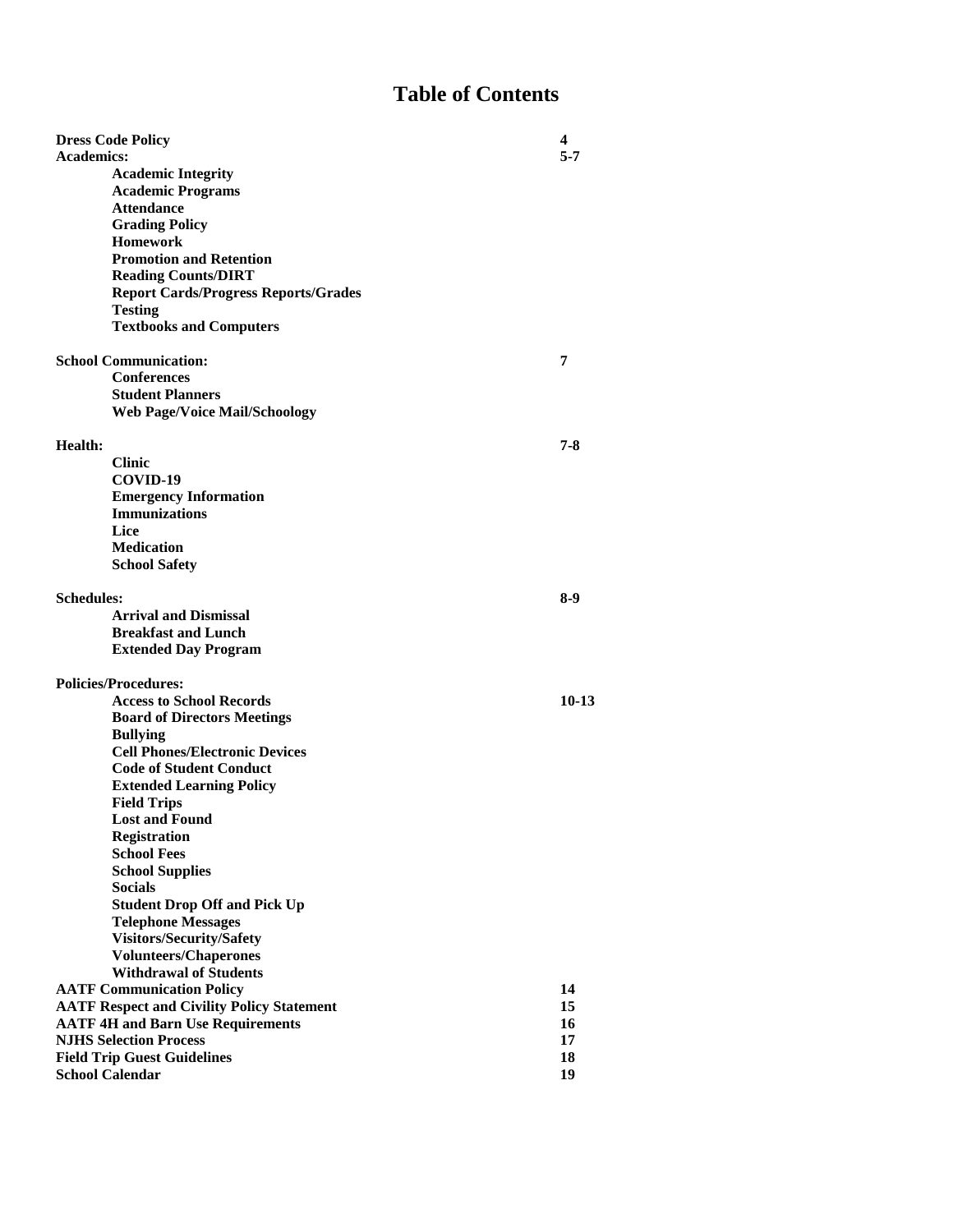#### Dress Code for Grades K-8

In order to promote an orderly and safe environment that is conducive to learning, Academy at the Farm has established the following guidelines for student dress:

- 1. The Academy at the Farm uniform will consist of an Academy at the Farm collared polo shirt (red, white or navy blue) **purchased through the official school vendor\*** and **solid** colored black, light tan (khaki), denim, or navy shorts, pants, skirts, or skorts of appropriate length (defined as not more than four inches above the knee from a kneeling position) and fitted at the waist.
- 2. All outerwear must zip or button up the front so the uniform shirt is visible. Jackets or sweaters worn inside the classrooms must be purchased from the school uniform vendor and include a school logo. **Heavy coats** may be worn outside and to class when needed on cold days, but will be removed upon entering the building. Due to the fact that "hoodies" cover the uniform shirt, they do not meet dress code standards and **should not be worn to school.**
- 3. Pants, shorts, skirts, and/or skorts must be made of heavy, durable cotton or denim type material. Leggings, tights and/or other items made of spandex or similar material may be worn under a skirt or dress of appropriate length as defined in #1 above.
- 4. Athletic shorts or pants do **not** meet dress code standards and should not be worn.
- 5. Uniforms need to be worn so they represent pride in our school. Pants, skirts, skorts, and/or shorts must be hemmed, neat, clean and **without holes or decorations**. AATF uniform shirts must be of appropriate size and length and must extend below the waist. Shirts worn under uniform shirts must be red, white, black or navy blue in color and should not extend below the uniform shirt.
- 6. Socks that show above the ankle should match and must be solid red, white, navy blue or black in color.
- 7. Types of shoes will be optional, but sneakers must be worn to school for PE and other outdoor activities. Sneakers may not extend more than one inch above the ankle. Shoes worn must be a matching pair. Flip-flops and/or sandals of similar design (those without a strap on the heel) may not be worn to school. "Crocs" and/or shoes with wheels are not to be worn to school. **\*\*Students in grades K-2 have recess daily and should wear sneakers for their safety.**
- 8. AATF t-shirts are available for purchase through the front office. Those and other **school approved** t-shirts may be worn on Fridays. Students must wear approved Academy at the Farm clothing on all field trips.
- 9. Student hair color must be of **natural** brown, blonde, black, or red colors. Dyed hair should reflect those natural colors as determined by the Director/Principal.
- 10. Body piercings should be limited to ears only.
- 11. Hats and/or caps are recommended for outdoor activities or PE classes **only** and will not otherwise be worn on campus.
- 12. Face coverings are optional, however, if worn should be solid colored.
- 13. Any clothing, items, accessories or apparel which may or does disrupt the school setting or is offensive to good taste are considered inappropriate for the school environment.
- 14. Parents who cannot afford school uniforms need to contact the Director.
- 15. All belongings jackets, lunch boxes, etc. should be labeled with the student's first and last name.
- 16. Any item turned into our lost and found without a name is subject to being donated.
- 17. The Director/Principal shall determine the appropriateness of dress and appearance in accordance with the above guidelines. The Director/Principal will make the decision if a student's appearance meets Academy at the Farm standards. The Director/Principal's decision on the appropriateness of dress is final.

The Director may waive the school uniform policy on a case-by-case basis for either disability, medical condition or sincerely held religious belief, as long as proper documentation is submitted.

Non uniform days may be scheduled throughout the year. Students may choose not to wear their AATF uniform on these days, but must adhere to the following AATF guidelines above: #1 (length of shorts and skirts), #3 (leggings and tights), #5 (no holes in clothing), #7, #9, #10, #11, and #12.

It is the intent of the school to enforce these guidelines. Parents will be notified if their child's clothing is deemed inappropriate for school.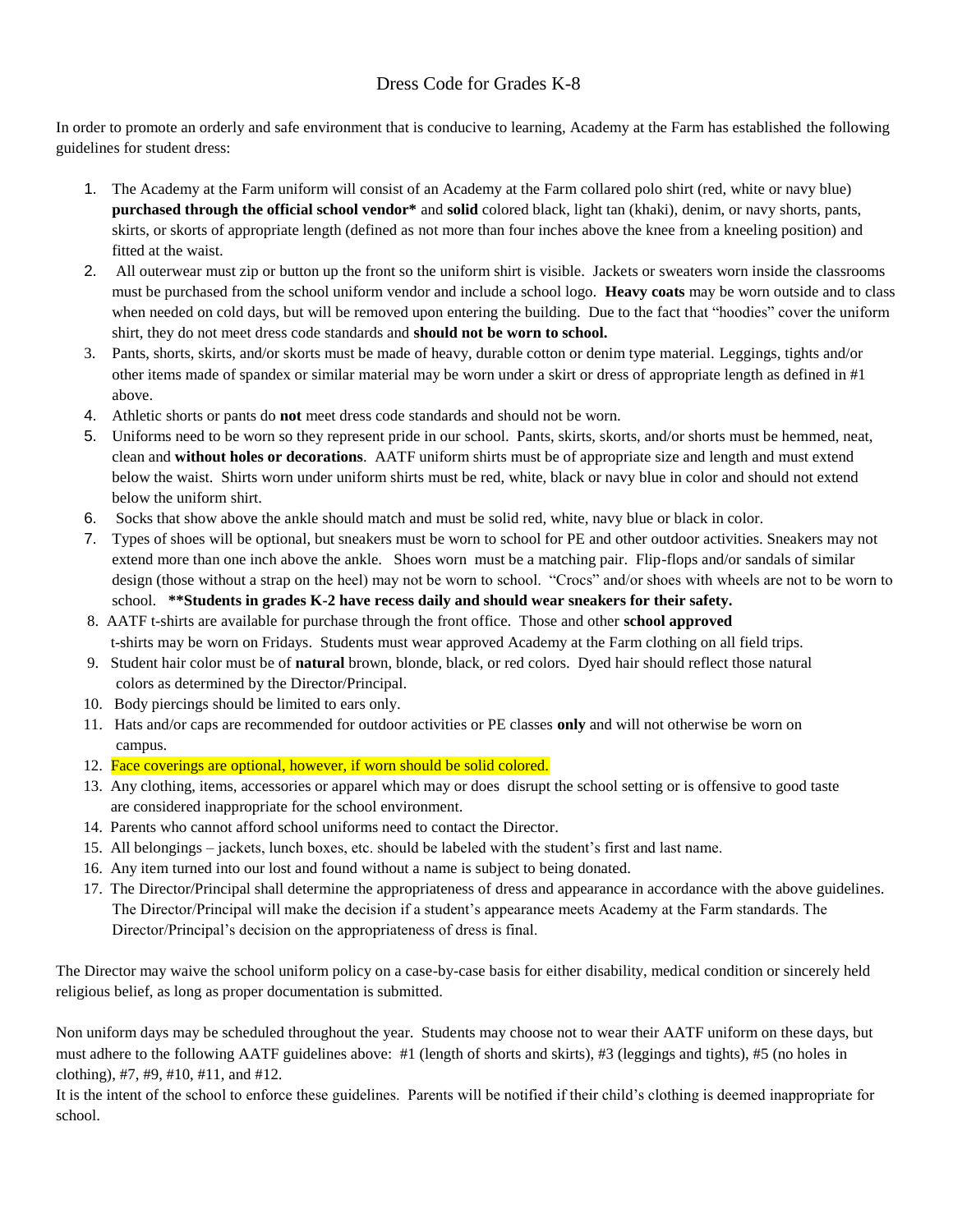### **\*Approved school vendor: Academy at the Farm - uniforms sold in the lobby from 7:30 a.m. - 6:00 p.m. Academics**

#### **Academic Integrity**

Students at all levels are expected to pursue their studies with integrity and honesty in all school settings. All work that a student submits will be the original and authentic work of the individual student unless otherwise specified in the assignment.

Students have the responsibility to:

- Uphold the highest standards of academic integrity in the student's own work
- Refuse to participate in or tolerate violations of academic integrity in the school community
- Foster a high sense of integrity and social responsibility in the school community

The following examples of academic dishonesty will result in disciplinary action

- Cheating
- Altering or interfering with grading
- Using or consulting any materials or personal electronic devices/wireless communication devices not authorized by the teacher during a test or assignment
- Submitting an assignment purchased or otherwise obtained from a third party
- Plagiarism
- Distributing test questions, homework questions, assignments and other school testing or evaluation materials, or answers in a manner that enables or advances the examples of academic dishonesty.
- Willfully or knowingly taking an online course or examination on behalf of another person, or allowing someone to take an online course or examination for you

(These are examples for guidance purposes and do not constitute an exhaustive list.)

Consequences may include the following:

- Reduced/no credit on assignment
- Proctored assessments
- Repeated infractions will result in a district referral

#### **Academic Programs:**

Students at the Academy will adhere to a curriculum consisting of math, science, language arts/reading, social studies, physical education, and depending on grade level, art, music or other electives. The Florida A++ Plan will be followed for all middle school students. This plan requires students to earn a passing grade in math, science, language arts and social studies for  $6<sup>th</sup>$ ,  $7<sup>th</sup>$ , and  $8<sup>th</sup>$  grades or have to recover any failed subjects before moving ahead to high school. Course recovery is done through Florida Virtual School or Pasco eSchool. 8th grade students who have not earned all required credits will not participate in the graduation ceremony or other graduation activities.

#### **Attendance:**

**Regular attendance and punctuality** are vital factors in every student's success. When a student is absent, the parent should submit an explanation of the reason for the absence on the Academy at the Farm website. Parents, guardians or students may request make-up work following an absence. Make-up work should be turned in within two days of returning to school to obtain credit. Students must attend a minimum of a half-day of school to participate in an after school event on the same day (dances, sports, etc.).

Students who are continually tardy miss a crucial portion of their education. The school gate opens at 7:50 and school begins at 8:00. **Students are considered tardy if they are not in their seats ready to work at 8:00.**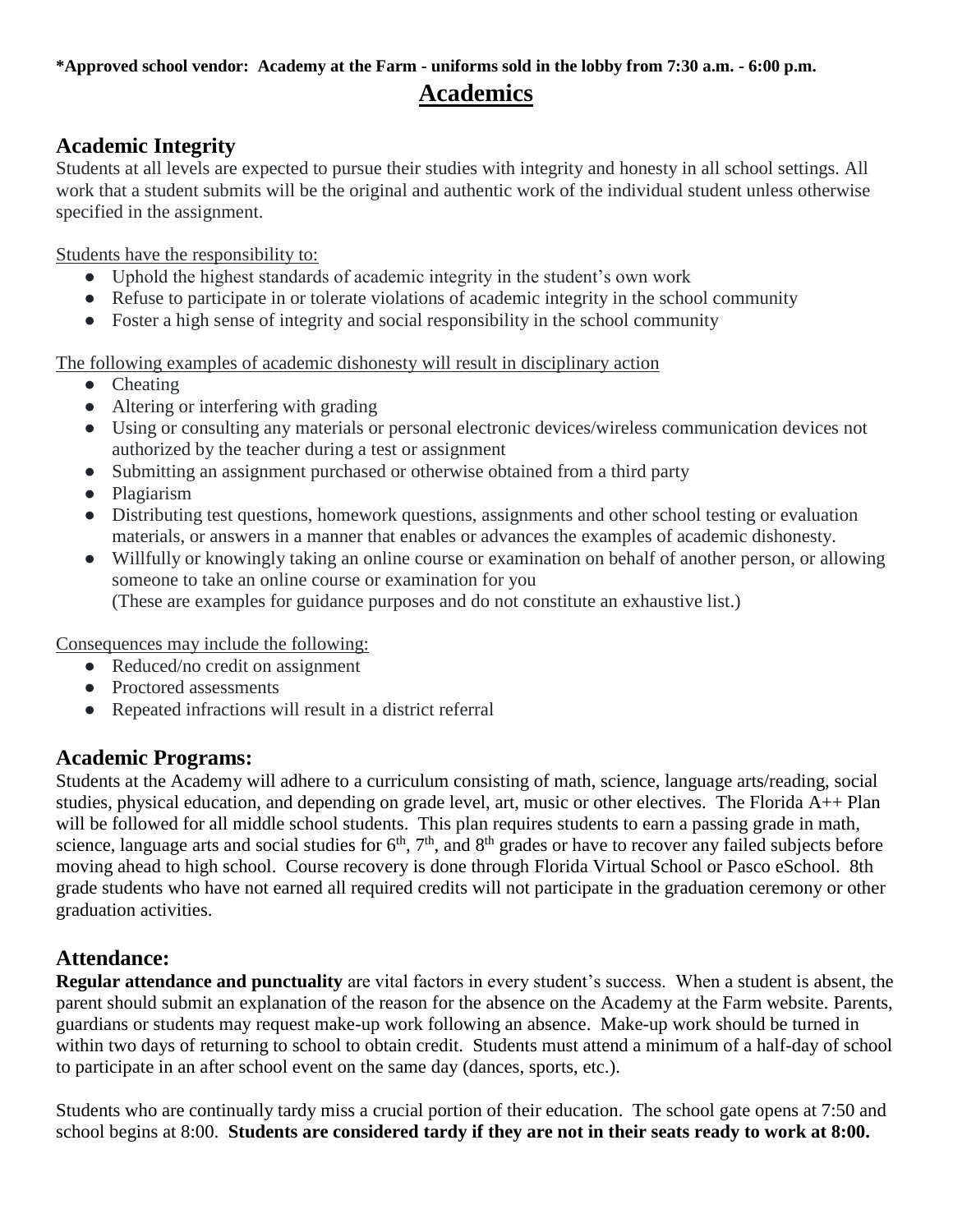Any student arriving late **must** be walked in by a parent and report to Student Services for a tardy pass before going to class**.** Parents may be contacted for a conference if tardiness and/or absences occur repeatedly and are interfering with a student's education. Students who are habitually absent may be referred to the school nurse, social worker and/or truancy officer for follow up.

## **Grading Policy:**

The Academy at the Farm faculty and administration support a general evaluation and grading policy. Our philosophy is to provide a variety of measurement instruments to evaluate a student's academic ability that will best reflect the student's ability and progress as an individual as well as a member of his/her comparable grade/age group.

The following grading scales will be used:

| <b>Intermediate/Middle School</b> |             | <b>Primary</b> |             |
|-----------------------------------|-------------|----------------|-------------|
| $A = 100-90$                      | $D - 69-60$ | $E = 100-90$   | $N - 74-60$ |
| $B - 89-80$                       | $F - 59 -$  | $S - 89-75$    | $11 - 59 -$ |
| $C - 79-70$                       |             |                |             |

#### **Homework:**

The purpose of homework is to reinforce and practice skills introduced in class. Students are responsible for recording assignments in their student planners that need to go home to be reviewed by parents each night. Important classroom and school information can be found on the Schoology website.

#### **Promotion and Retention:**

A student's progress is based on his/her achievement during the school year. If a child is to be retained, it will be in accordance with Florida law and at the discretion of the Director.

## **Reading Counts (Elem)/DIRT (Middle School):**

READING COUNTS and DIRT (Daily Independent Reading Time) are our school-wide implemented programs that are used to motivate students to read and ultimately, become stronger readers. All Academy at the Farm students in grades 1-8, are required to participate in one of these programs depending on grade level. Kindergarten students are introduced to Reading Counts in the 2<sup>nd</sup> semester. Reading teachers will send out more information about these programs at the beginning of the school year.

Students and parents can check to see if a book is part of the Reading Counts program by visiting: [www.src.scholastic.com.](http://www.src.scholastic.com/)

#### **Report Cards/Progress Reports/Grades:**

Report card grades will be issued every nine weeks and progress reports will be issued halfway through each nine-week period on the Pasco County School District's MyStudent platform. Dates for report card and progress report distribution are listed on the master calendar of this handbook. Parents must create a parent portal account in MyStudent to access progress reports and report cards. Steps to create an account are located on the Pasco County Schools website and linked in the Parents information page.

Parents may access a student's grades more frequently by going to the electronic grading program, Schoology. Contact your child's teacher for questions about Schoology.

## **Testing:**

Teachers will determine student progress throughout the school year by analyzing data from unit tests, chapter tests, projects, student reports and numerous other teacher, school, district and/or state designated assessments. Required state standardized tests will be administered according to FDOE and Pasco County School District timetables. Please see the School Calendar in the back of this handbook for administration windows that have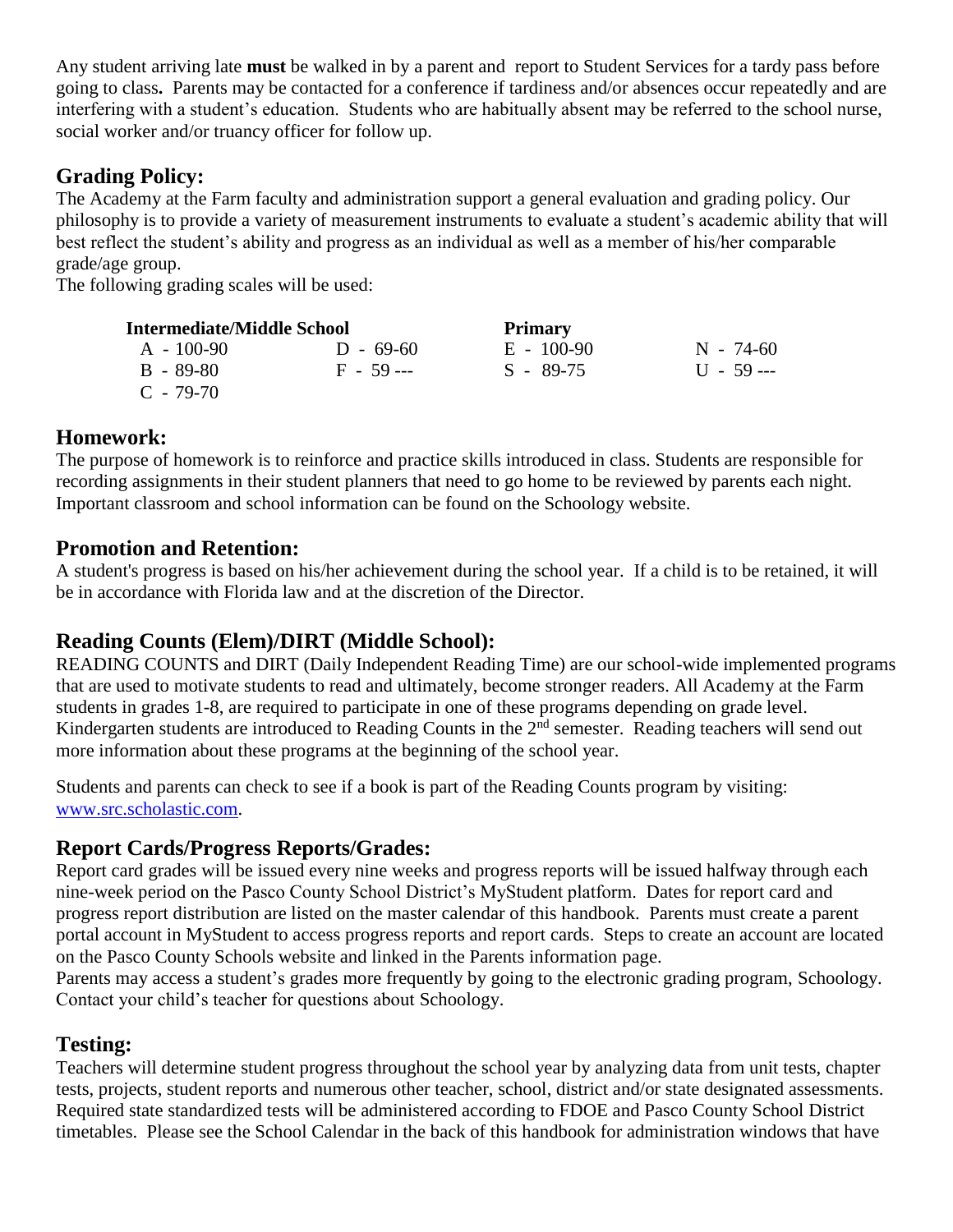been (tentatively) determined for this school year.

#### **Textbooks and Computers:**

Textbooks, classroom computers and library books are the property of the Academy at the Farm. Students/parents are financially responsible for items loaned to them during the school year and will be held responsible for any damage to or loss of this school property. Non-consumable textbooks that are assigned to students for the year must be kept in good condition and returned to the school at the end of the school year.

## **School Communication**

#### **Conferences:**

Parents are encouraged to meet with teachers to discuss their child's educational progress. Parents may call or email the teacher(s) to schedule an appointment if a conference is requested. Parents should check in at the office upon arriving at school for a scheduled conference**. Teachers will not hold conferences that have not been pre arranged, especially when the teacher has the responsibility of direct supervision of students.** 

#### **Student Planners:**

Students will be provided with a student planner to keep track of daily assignments, progress in school and as another means of communication between home and school. If a planner is lost, a new planner can be purchased from the school for \$5.00 while supplies last.

#### **Web Page/Voice Mail/Schoology:**

- The Schoology webpage is the main communication tool between home and school and should be reviewed daily. On Schoology you will find a school calendar and news, access to your child's grades, teacher lesson plans, field trip news, a link to email teachers and other information available 24 hours a day.
- The Academy at the Farm website [\(www.academyatthefarm.com\)](http://www.academyatthefarm.com/) has school lunch menus and information about our clubs and programs and how to volunteer at our school.
- All teachers have been provided with voice mail. Even though teachers will not be answering the phone during class time, they will be able to retrieve messages at other times during the day or after school.
- Email communication is sent out weekly to communicate to families about school events for the week. Please contact Student Services if you are not receiving weekly emails.
- **myStudent**, Pasco County's learning management system, can be accessed by parents to review student grades (quarterly) and attendance.

## **Health**

#### **Clinic:**

Students who become ill while at school may be referred to the clinic by the teacher and parents will be contacted if necessary. All teachers have phones in their room and can contact 911 in the event of a serious lifethreatening situation. **Students sent home with a fever (100 degrees or higher) should NOT return to school for at least 24 hours AFTER the fever has resolved.**

#### **COVID-19**

Due to COVID 19, there are may be new guidelines that the school has to follow. The school will notify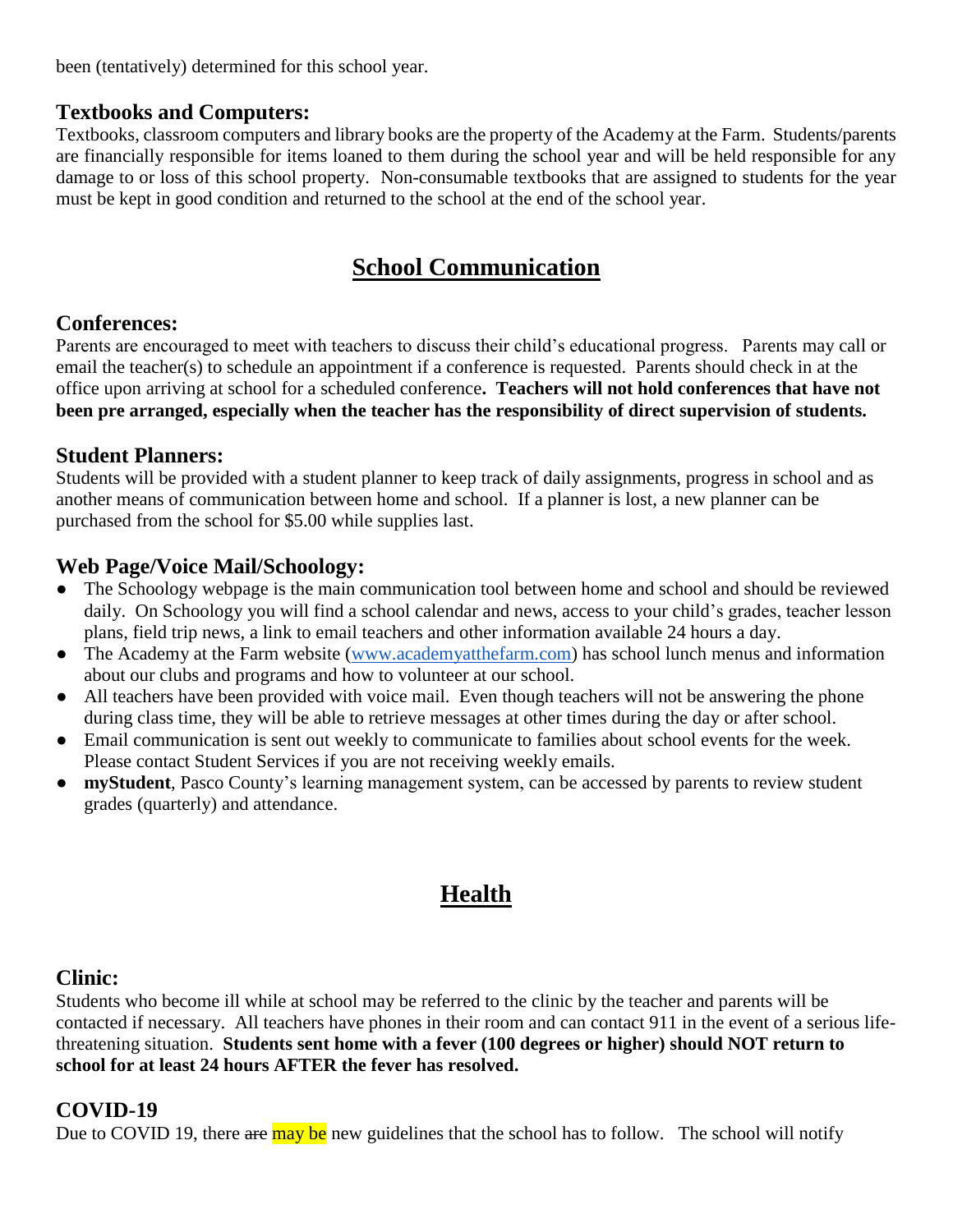parents as information is updated.

#### **Emergency Information:**

Supplying emergency information is part of the registration process and must be updated yearly. Any health problems such as free bleeding, excessive nose bleeding, febrile convulsions, highly allergic reactions, hearing and/or vision problems, etc. must be reported to the school. This information will make it possible for the school to handle emergency situations adequately as they arise. Please contact the main office if any information changes during the school year so it can be updated in our system.

#### **Immunizations:**

All children entering school for the first time, first grade, seventh grade, and transfer students from out of state, must comply with the Florida Compulsory Immunization Law (Florida State FS 323.032). A certificate of immunization, which may be obtained from a physician or the County Health Department, must be presented before the child will be admitted to school.

#### **Lice:**

If a student is found with head lice, a parent/guardian will be notified and instructions for treatment will be given.

#### **Medication:**

District policy requires that medication be administered to students in the following manner.

- 1. The medication should be brought to the clinic by the parent.
- 2. The medication must be in the **original container** and labeled as follows:
	- Student name
	- Name of medication
	- Directions concerning dosage and time of day to be taken
	- Physician's name
	- Date prescription was written
	- Special Instructions
- 3. No more than a month's supply of medication should be brought to school at one time.
- 4. An authorization form must be signed by a parent giving permission for any medication to be taken at school.
- 5. Non-prescription medication can only be administered with a physician's statement.
- 6. Students may be allowed to carry metered dose asthma inhalers (or EpiPens) with a completed permission form signed by their parent/guardian and physician. See the clinic assistant for forms.

#### **School Safety:**

A safe school environment can be maintained if everyone does his/her part. Entrances, exits and hallways have video cameras to help monitor activity and ensure the safety of the students and staff. Emergency exits are mapped out and posted in each classroom. If the fire or severe weather alarm sounds or there are other emergencies, students must follow fire/severe weather/active threat plan procedures as directed. Policy dictates that drills for these emergencies are conducted on a regular basis. There will be a school safety guard monitoring the premises while school is in session.

## **Schedules**

## **Arrival and Dismissal:**

● **School is in session from 8:00 a.m. - 2:30 p.m**. Students should arrive no earlier than **7:15 a.m.** Students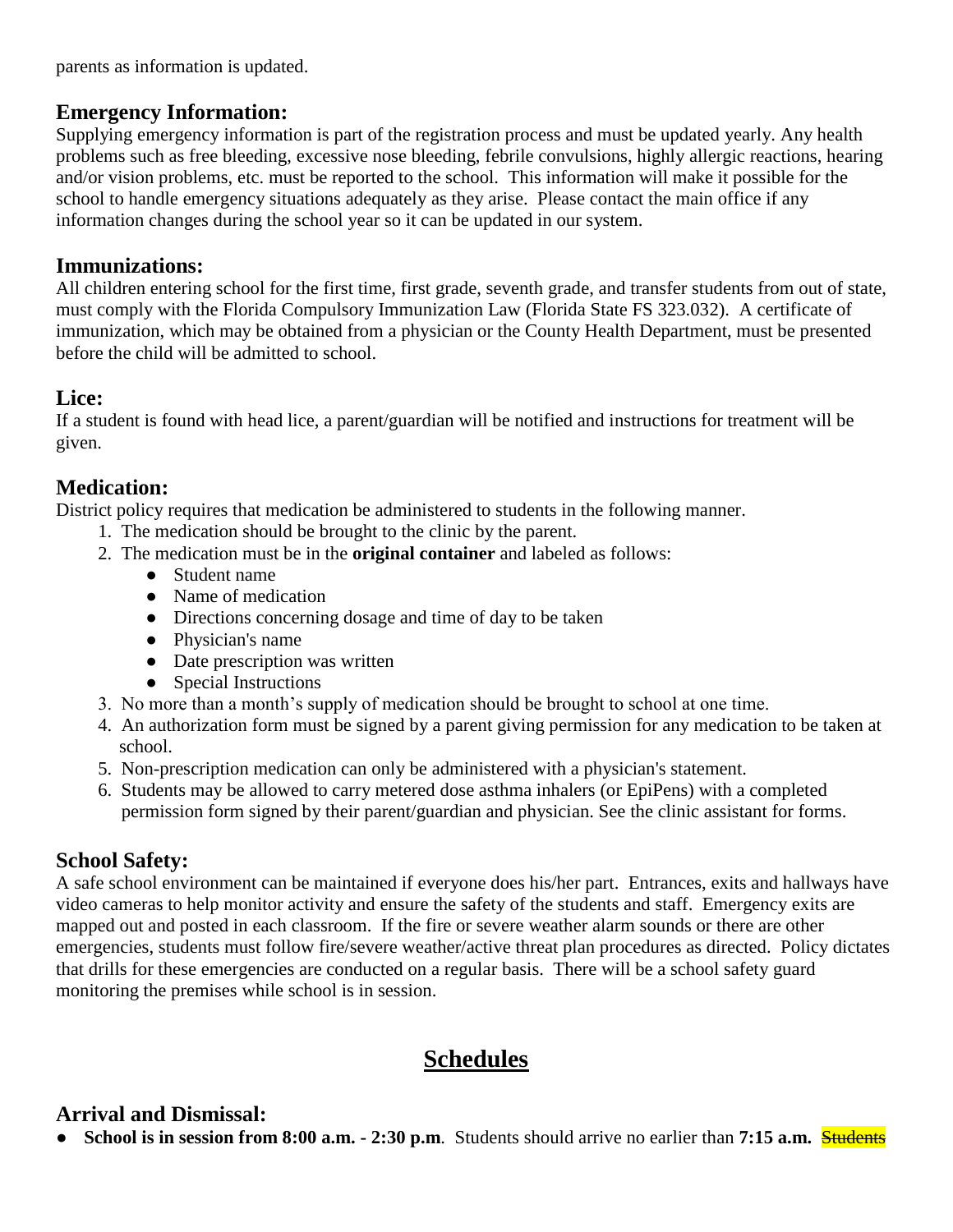will report directly to their classrooms upon arrival at school. To ensure a positive beginning to the day, students should plan to be in their classrooms no later than 7:50 a.m.

- **Students are considered tardy if they are not in their seats ready to work at 8:00. For safety purposes, parents must escort their child into school if they arrive after the car line has been closed.**
- A parent must come to the office to check out a student who has to leave before 2:30 p.m and after 2:50 p.m. Any person picking up a student from school should be listed on the student's emergency card and be prepared to show a Driver's License as proof of his/her identity. **ALL attempts should be made to schedule appointments after school hours as missing school not only affects the student who leaves class but the other students when class is interrupted.**
- Dismissal time is 2:30 p.m. Students must be picked up **no later than 2:50 p.m**. or are subject to becoming **paying** participants in the Extended Day Program. After 2:50, parents should report to the main office to pick up their child. For more information on the extended day program, please contact the front office.

## **Breakfast and Lunch:**

- Breakfast and lunch are available every day for all students. Breakfast may be picked up from 7:30-7:50 a.m. in the Michael G. Rom Center. Breakfast consists of a variety of items that may be available. The cost for breakfast is \$2.25. There is no cost for breakfast.
- Lunch consists of an entrée, two sides and a choice of chocolate or low fat milk. The cost for lunch is \$3.25. Lunch will be free for all students for the school year.
- Students must prepay for meals. Parents can enroll their student in **myschoolbucks.com**, an online payment service for student meal accounts to add funds for extra servings and/or snacks for their child. Parents can track their accounts and/or have money automatically placed in the account without worrying about money shortages.
- **EXTUDENTS 200 Students who do not have enough money to cover meal charges will be given a cheese sandwich for** lunch instead of the regular menu selection.
- Students who choose to bring their lunch to school should bring healthy food items. Sodas and **caffeinated energy drinks are not allowed.**
- Microwaves are not available for student use.

## **Extended Day Program:**

- The Extended Day Program is available Monday-Friday from 2:30 p.m. to 6:00 p.m. This program is a privilege and students may lose that privilege due to misbehavior or if the designated dismissal time in the afternoon is not adhered to. For further information please contact the Extended Day Program Manager at [nperez@academyatthefarm.com](mailto:nperez@academyatthefarm.com) or call the school.
- The cost for the Extended Day Program is as follows:
	- o Full time student (3 or more days a week) = **\$240.00/month.**
	- o Full time student plus 1 sibling (3 or more days a week) = **\$444.00/month.**
	- o Full time student plus 2 siblings (3 or more days a week) = **\$648.00/month.** (All siblings receive a 20% discount for the monthly fee only.)

**\*\*Payment is due by the 5th of each month. A late fee of \$20.00 will be charged if payment is not made on time. If payment is not made by the 10th of the month, student(s) will not be allowed to return to the program until payment is received.** 

- Part time /drop in students: Extended day for Part-time students is charged by the week (part time is two days or less a week.) Fees are due on Friday of the week your child attended.
	- o Part time student =  $$25.00$  per day for one child;  $$45.00$  per day for two children;  $$66.00$  per day for three or more children
- A non-refundable registration and supply fee of \$26.50 per child or \$42.00 per family \$35.00 for one child; \$70.00 for two children and \$105.00 for three or more children is required.
- Late pick-up fee: After 3:00 p.m., students will be taken to Extended Day and will be charged a total of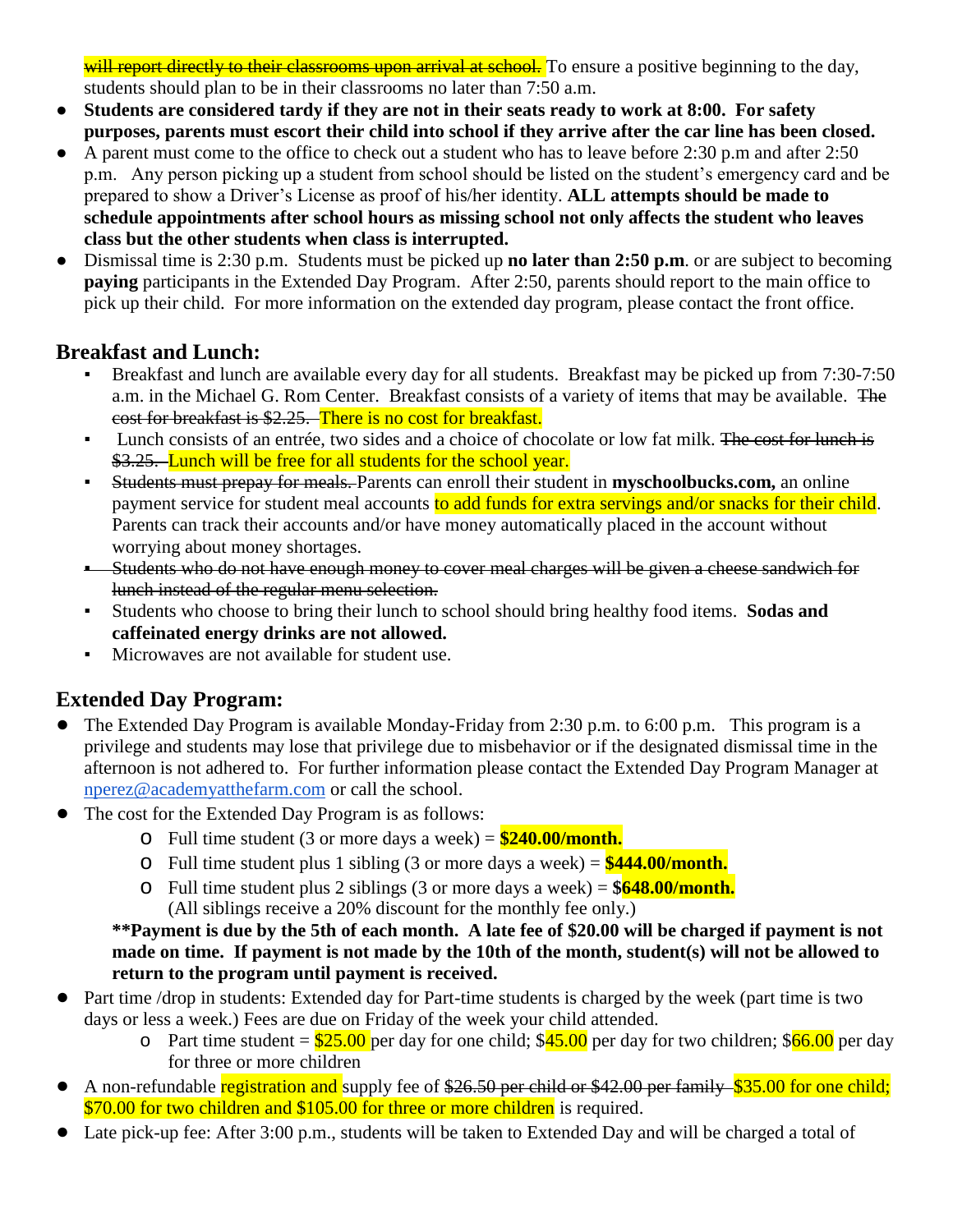## **Policies/Procedures**

#### **Access to School Records:**

Parents have the right to inspect and review their children's educational records. Parents who wish to do so should contact the Director to make arrangements.

#### **Board of Directors Meetings:**

A Board of Directors determines and sets policies for the Academy at the Farm. The BOD meetings are traditionally conducted at the school on the 3rd Monday of every month at 5:30 p.m. Any alteration of these days or times will be posted on the Academy web site and the master calendar located in the front office. These are public meetings and parents/visitors are encouraged to attend. Notification must be given to the Director one week in advance in order for any agenda item from the public to be discussed at the next meeting. Parents wishing to contact individual board members may do so by contacting the Director's administrative assistant by email or phone at 352-588-9737.

#### **Bullying:**

Harassment or bullying of students or staff is an extremely serious violation of the Student Code of Conduct. It can also be a violation of criminal law. Academy at the Farm will not tolerate unlawful bullying and harassment in school, at school-related or school-sponsored events, or through the use of data or computer software that is accessed through a computer, computer system, or computer network of the school. Bullying means systematically and chronically inflicting physical hurt or psychological distress on one or more students or school employees. It is unwanted and repeated written, verbal, or physical behavior, including any threatening, insulting, or dehumanizing gesture, by an adult or student, that is severe or pervasive enough to create an intimidating, hostile, or offensive educational environment; cause discomfort or humiliation; is carried out repeatedly and is often characterized by an imbalance of power; or unreasonably interferes with the individual's school performance or participation; and may involve but is not limited to:

- Unwanted teasing or taunting
- Social exclusion
- Threat Intimidation
- Stalking
- Physical violence
- Theft
- Sexual, religious, or racial/ethnic harassment
- Public humiliation
- Destruction of property

Violations of this policy should be immediately reported to the principal or designee as soon as possible after the alleged incident. The principal or designee will promptly investigate reports of bullying. If the investigation finds an instance of bullying, it will result in prompt and appropriate remedial and/or disciplinary action.

#### **Cell Phones/Electronic Devices:**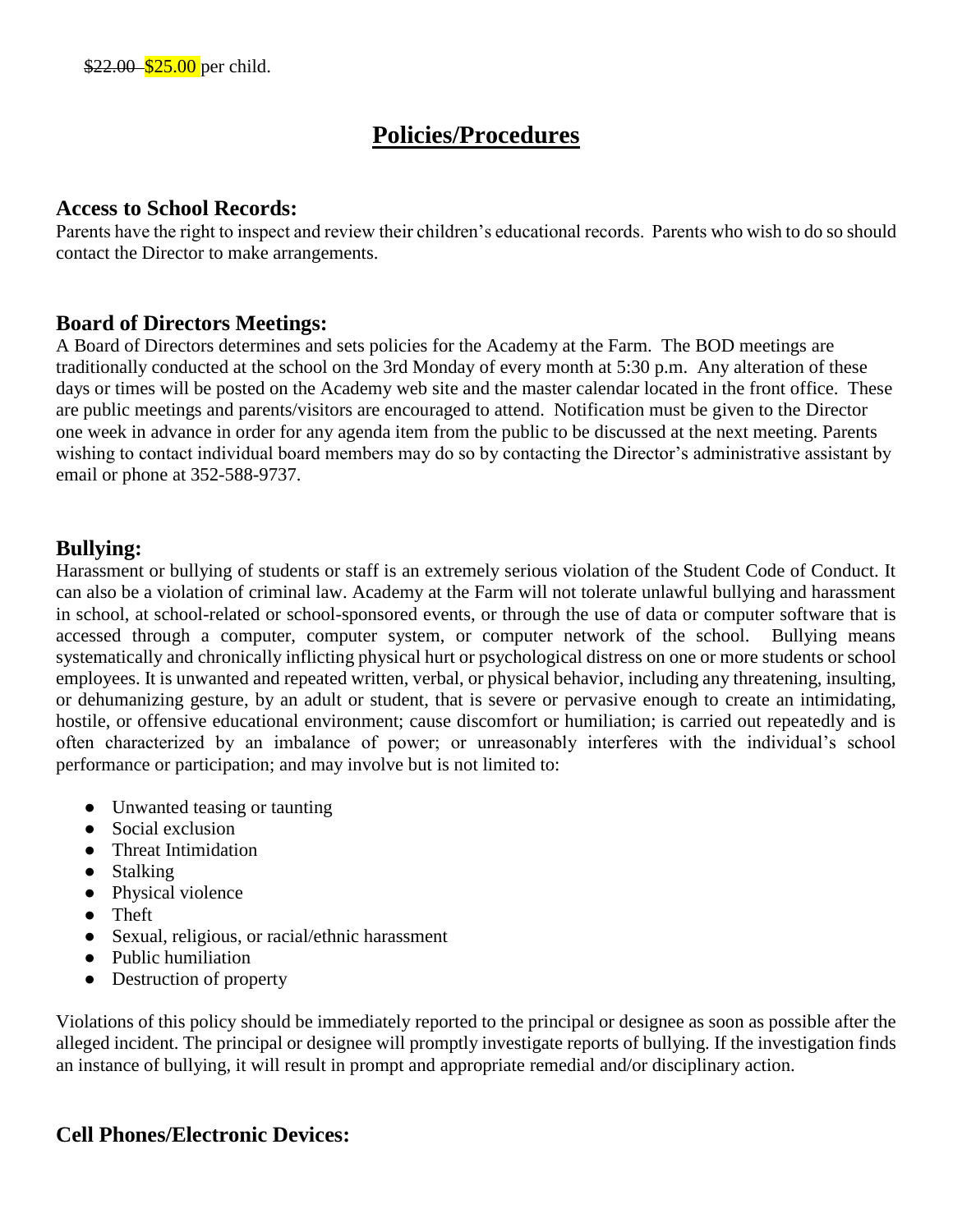Students are NOT allowed to have cell phones, Smartwatches or other non-approved electronic devices at school. Due to extracurricular activities or the need to contact parents after school hours, students may bring their cell phones or Smartwatches **to the office to be held until after school is dismissed.** Cell phones, Smartwatches or other non-approved electronics will be confiscated if found in a student's possession at school. All confiscated cell phones, Smartwatches or other non-approved electronics will be made available to parents/legal guardians for pick up from the office. When a student has a legitimate need to make a call during the school day, they may use a school telephone with permission from a staff member. Parents who need to contact their children during the school day should contact the school office who will deliver the message to the child.

This policy applies to the Extended Day Program and on campus after school activities as well. It is the parent's responsibility to monitor their child's texting, social media and other online activities.

#### **Code of Student Conduct:**

Each staff member at AATF accepts responsibility for maintaining discipline and promoting the overall development of the whole child. A student's behavior should conform to acceptable standards of conduct as established by the Director and staff members. This includes all students following the six character traits which are posted in every classroom and are continuously reinforced at all grade levels: Respect, Responsibility, Fairness, Honesty, Caring and Citizenship. The Pasco County Code of Student Conduct (PCCSC) provides the framework for any course of action relating to discipline.

Through contractual agreement, the Academy at the Farm will adhere to this code.Student's rights and responsibilities are outlined and defined in the PCCSC which is available online by linking onto the Pasco County Schools website and selecting *Code of Conduct* from the menu.

#### **Extended Learning Policy:**

The Academy at the Farm is a charter school which is a school of choice in Pasco County. Students enrolled here are considered full time students. Students who want to enroll in off campus or virtual classes can do so for accelerated or remedial/recovery purposes with the approval of Administration. All courses that are offered by the Academy must be taken on our campus under the direction of our staff.

#### **Field Trips:**

Students may be involved in educational field trips from time to time throughout the school year. Field trips are an integral part of the curriculum and students are expected to attend unless excused by the Director. Financial arrangements will be made for those students who might need assistance. Students who do not attend school related field trips may be given alternative assignments at the teacher's discretion.

Attendance on end of year trips must be earned through the behavior management system utilized at each grade level and are subject to final determination by Administration.

Approved Academy at the Farm uniforms must be worn by students on all field trips.

Parents or others who act as chaperones on any field trip **must** be registered as approved volunteers through the Pasco County School District and follow the Field Trip Guest Guidelines that can be found on pg. 16 of this handbook.

#### **Lost and Found:**

Lost/found items will be collected on the board under the covered area. Unclaimed clothing will be donated after two weeks. **Please have all jackets, lunch boxes or other valuable items marked with the student's name.** Jewelry and eyeglasses will be kept in Student Services until claimed.

#### **My School Bucks - No longer using MySchoolBucks for payments**

The MySchoolBucks App is used by the Academy at the Farm to collect payments for extended day, after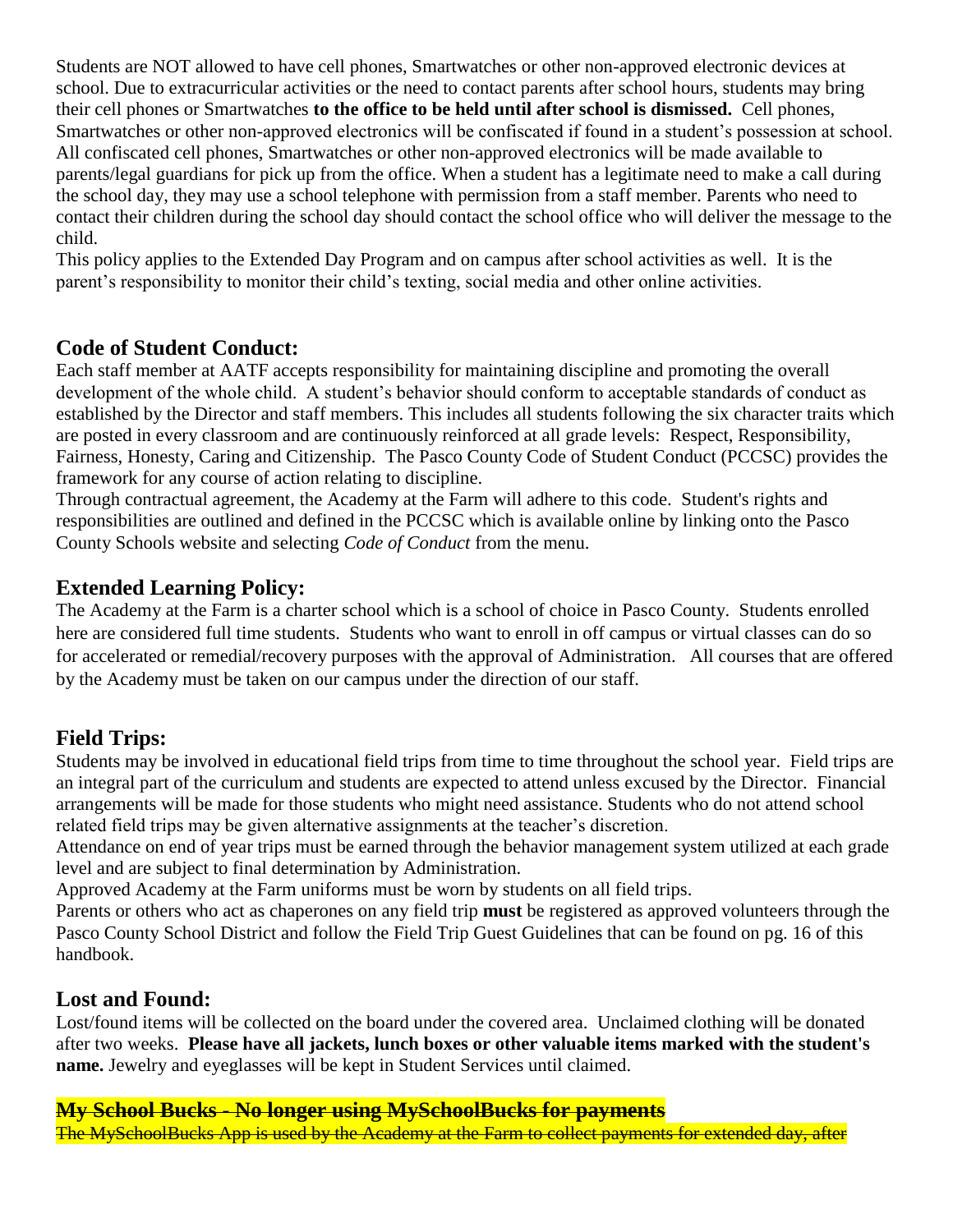school programs, tutoring, field trips, etc. Permission slips for field trips are also submitted through the App More information will be included in the registration packet.

#### **Registration:**

By Florida law, the following information is required before entering a Florida school:

- Current physical examination
- Florida Certificate of Immunization
- The **original** certified birth certificate (to be photocopied and returned to you)
- Proof of residency

While providing a student's Social Security number is not mandated by law, it is recommended by Data Entry.

#### **School Fees:**

School fees are requested at the time of registration and are a part of the registration packet. Fees are used for workbooks, planners, classroom supplies and incentives, periodicals, K-8 Science Lab supplies, supplemental software, special reading materials, Art and Music supplies, etc. Separate fees for novels required for ELA classes may be charged during the school year.

#### **School Supplies:**

Students are expected to bring necessary materials needed for daily work at all grade levels. A supply list will be available at the beginning of the year to purchase items that are necessary for a student's classes and/or a supply fee will be charged for the school to get needed supplies.

#### **Socials:**

Class or school socials are kept to a minimum. All social refreshments sent to school must be **store purchased**. In the case of a child's birthday, parents should notify the teacher to inquire about their procedure for handling birthdays. **In order to minimize class disruptions, all gifts delivered to the school for students will be held in the front office until the end of the school day.** 

#### **Student Drop Off and Pick Up:**

Please follow the guidelines below when transporting students to and from school. The following rules apply to everyone who transports a student:

#### **Car Line Drop Off**

- **Drive Thru Lanes** are for "driving thru", **NOT** for parking, leaving the car running or getting out of the vehicle for **ANY** amount of time. In consideration of others in the car line, **never** get out of your car or leave it if you are in the drive through lanes to deliver your child. Please park in the parking lot if you need to get out of your car.
- **PLEASE** continue to pull forward in the **Drive Thru Lanes** as far toward the front of the line as possible before stopping and letting out a child

#### **Car Line Pick Up**

- Academy at the Farm will use a new dismissal procedure which utilizes a digital platform called SchoolPass. (Reword since it is no longer new). utilize a digital platform called SchoolPass for dismissal. It is imperative that parents register all possible vehicles that may be used to pick their child up on this platform. More information about the procedures will be sent out at the beginning of the school year.
- Students will be dismissed from their last period class when a parent/guardian arrives on campus.
- Utilize **both** car lanes for student pick up.
- Do not stop your forward progress because you see your child. Keep pulling forward until there is no space between you and the car in front of you and your child will come to you.
- Never get out of your car or leave it if you are in the drive through lanes to pick up your child.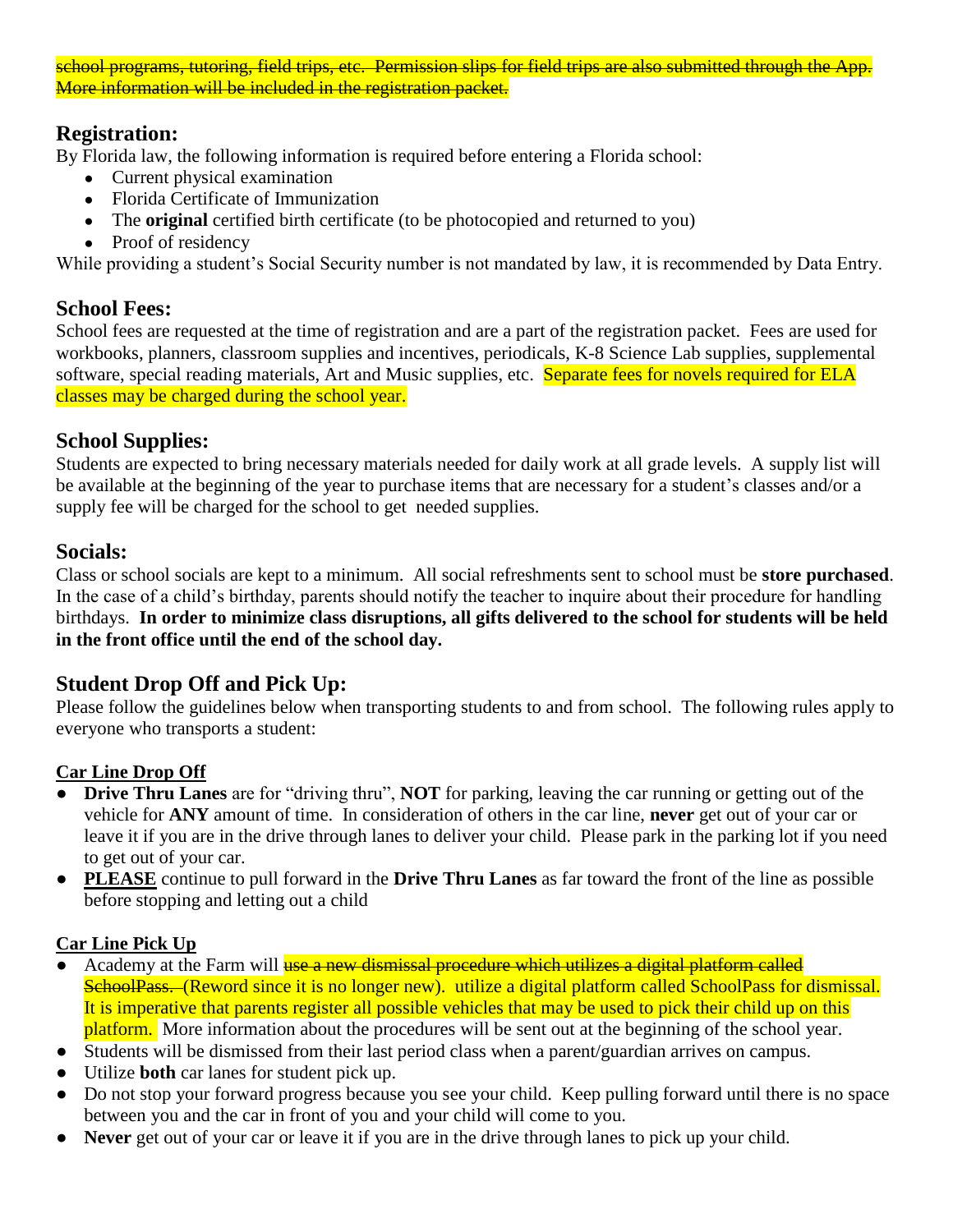- **Parents should stay in their cars and not park and walk up to pick up their child**.
- Handicapped parking spaces should not be used for pick up and drop off. ADD
- Please refrain from having teacher/parent conferences in the car line.
- The crosswalk **must** be used by students and adults who wish to cross the street.
- Please share these instructions with relatives and/or friends that may drop off or pick up your child.

**The safety of our students is our number one priority; therefore it is imperative that everyone follows the above guidelines**.

#### **Telephone Messages:**

Telephone messages for students will be taken by office personnel and delivered to the student. Parents can call the office with any such messages, as teachers do not answer their phone during class time. With a teacher's permission, students may use the phone in the office to contact parents.

#### **Visitors/Security/Safety:**

Parents are welcome to visit the school. Visits for conferences or to observe in a classroom must be prearranged. For the safety of our students, all parents and visitors must come to the office with a photo ID to receive a visitor's badge to wear while on campus. Volunteers in the classroom must be pre approved by the system set up by the Pasco County School Board and AATF. We encourage parent-teacher conferences; however, **teachers will not disrupt classroom instruction time to hold conferences. It is not necessary for parents to walk their students into the classroom in the morning as there is ample supervision if students need assistance.**

#### **Volunteers/Chaperones:**

Academy at the Farm encourages family involvement and we welcome the opportunity to partner with each family and the community to strengthen learning experiences through our volunteer program.

- Anyone who wants to volunteer at the school should check the Academy at the Farm website for more information.
- The volunteer coordinator and/or classroom teacher will contact approved volunteers to help with special events/projects, field trips, classroom tasks, tutoring, etc.
- Parents that arrive on campus any time during the school day with the intention of working with students **must be an approved volunteer** and must sign-in and sign-out at the office and list the area or teacher where they will be volunteering. They must bring a picture ID to receive a name tag through our tracking system.

## **Withdrawal of Students:**

Parents need to contact the school several days prior to a student's withdrawal date to complete appropriate paperwork. All school materials must be turned in before the student leaves and all debts paid or records will be held by AATF.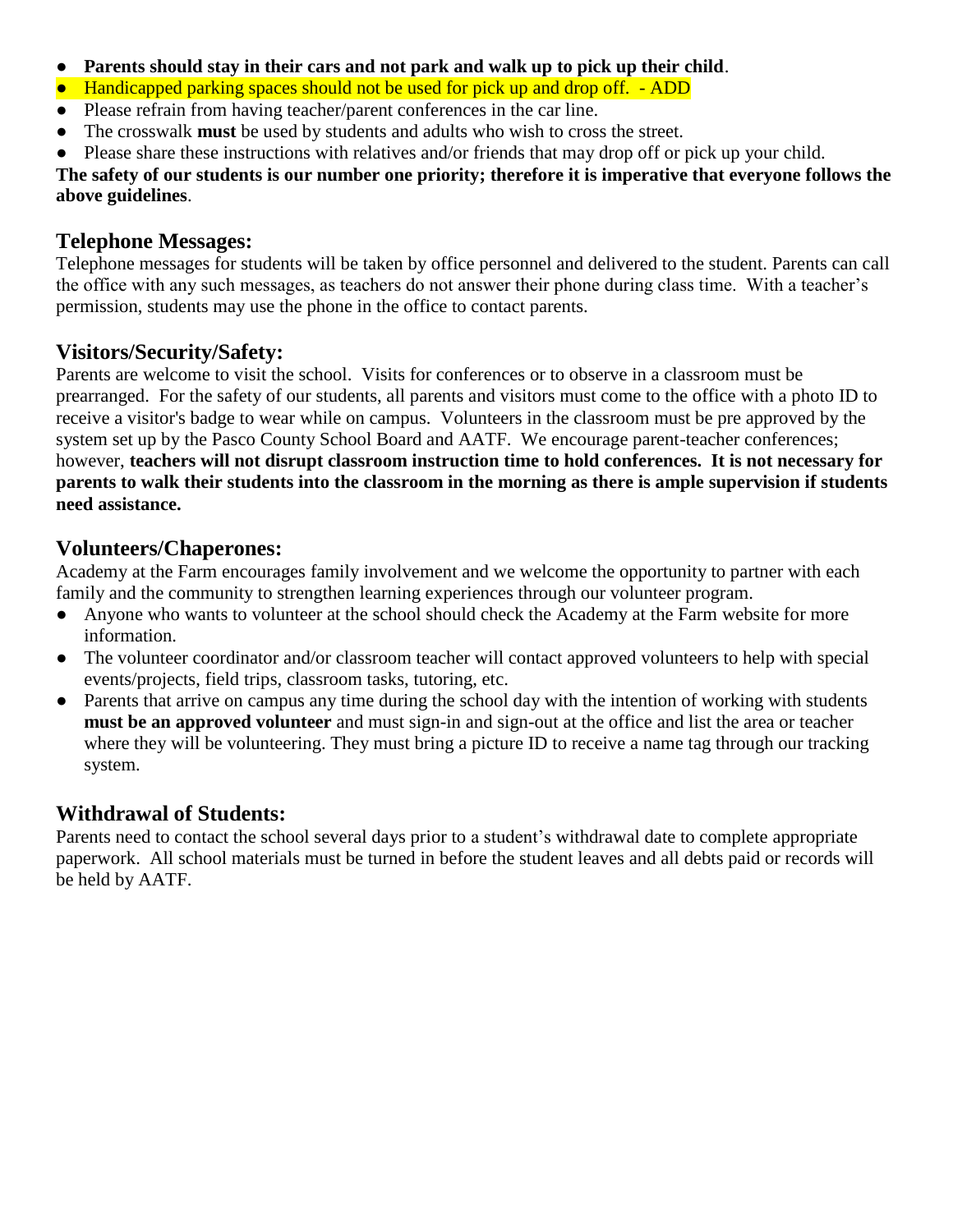## **Academy at the Farm Communication Policy**

Academy at the Farm uses a communication procedure to help facilitate parental involvement. This procedure is to provide guidance for parents and others with questions about their children or the school.

\_\_\_\_\_\_\_\_\_\_\_\_\_\_\_\_\_\_\_\_\_\_\_\_\_\_\_\_\_\_\_\_\_\_\_\_\_\_\_\_\_\_\_\_\_\_\_\_\_\_\_\_\_\_\_\_\_\_\_\_\_\_\_\_\_\_\_\_\_\_\_\_\_\_\_\_\_\_\_

#### **The Communication Procedure is as follows:**

#### **First Resource- Teacher**

Contact the student's teacher to discuss any concerns you may have regarding your child. If the teacher is involved, you are encouraged to contact the next resource.

#### **Second Resource- Learning Community Principal**

If your concern remains unresolved after meeting with the teacher or the teacher is involved then contact the Principal. If the Principal is involved, then you are encouraged to contact the next resource.

#### **Third Resource- Director**

If your concern remains unresolved after meeting with the Principal or the Principal is involved, then contact the Director. If the Director is involved you are encouraged to contact the next resource.

#### **Fourth Resource- Board of Directors**

If your concern remains unresolved after meeting with the Director or the Director is involved, you are encouraged to contact the parent liaison representative on the Board of Directors. Contact information for the Board Chair may be obtained by contacting the Assistant to the Director at 352-588-9737. The Board Meeting is also open to the public and the agenda provides an opportunity for public inquiry. The Board typically meets on the 3rd Monday of every month. The Board meetings are also posted on the school calendar via the website.

The purpose of this procedure is to bring suggestions, observations, or concerns regarding Academy at the Farm to the person that can best resolve these issues.

This procedure will foster an environment that welcomes early identification of suggestions or concerns with mutual resolution. Open communication is important to meeting the needs of everyone at the Academy at the Farm and ensuring the school continues to **"Do What's Best for Kids!"**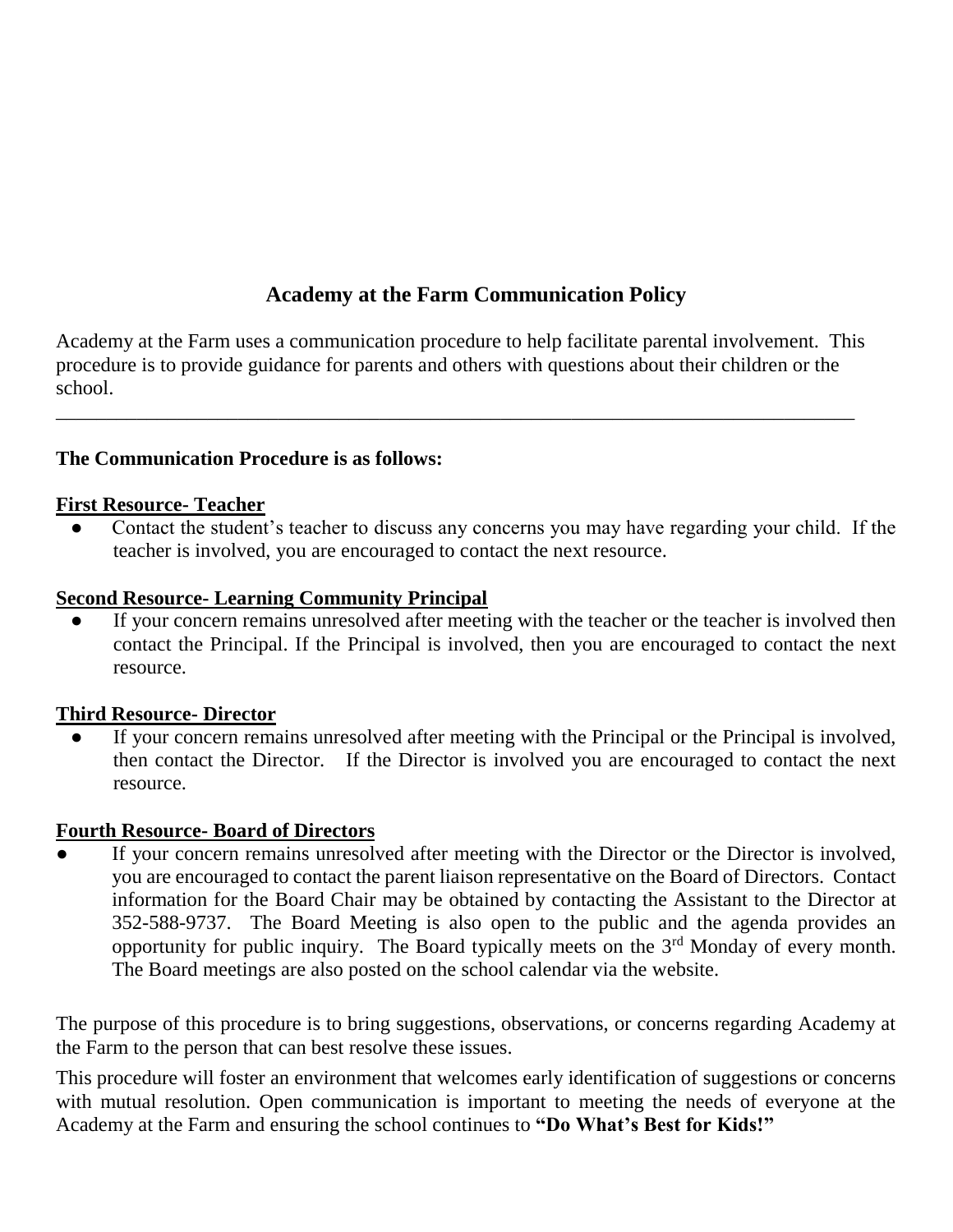#### **Academy at the Farm Respect and Civility Policy Statement**

#### Purpose:

Academy at the Farm believes that a safe, secure, nurturing and civil environment is essential to accomplishing its mission to create a community which works together so that all Academy at the Farm students will reach their highest potential.

#### Scope:

This policy promotes mutual respect, civility and orderly conduct among all school employees, students, parents and the general public. The policy is not intended to deprive any person of his or her right to freedom of expression. Rather, it is intended to maintain, and to the extent that is possible and reasonable, a safe, harassment-free workplace for students, families, and staff, that is free of disruptive, demeaning, intimidating, threatening or aggressive behaviors.

#### Policy:

1. AATF staff will treat students, parents, fellow staff members and members of the public with respect and will expect the same in return.

2. AATF staff will not conduct business with those who use obscenities or otherwise speak in a demanding, loud, insulting or threatening manner.

3. From time to time, AATF may identify topics not amenable to student discussion outside of a particular classroom or class subject matter, because of reasonably held, evidence based concerns that the safe, secure, nurturing and civil learning environment will be disrupted. Examples of topics may include, but are not limited to, sexual relations, incidents of war, brutality or violence occurring outside of school, and heated political contests. Sex and reproduction may be an appropriate topic for discussion within a class on biology, whereas other topics may be appropriate for discussion in classes on history or government. AATF will give all school employees, students and parents notice of any topical limitations when the need for same arises.

Academy at the Farm students' rights and responsibilities are further defined within the Code of Student Conduct.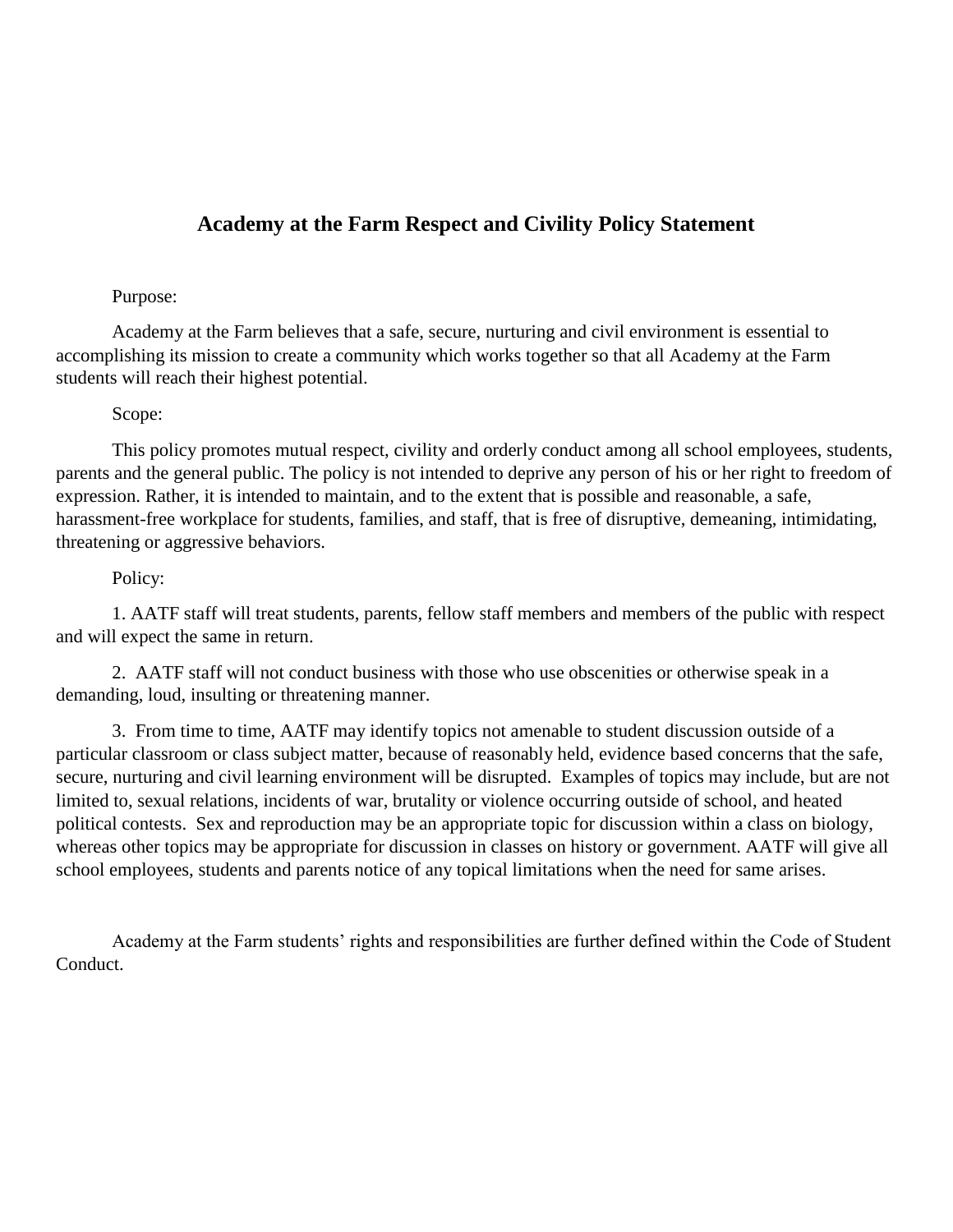## **Requirements for participation in the Academy at the Farm FFA or 4H and Using the School Agriculture Facilities**

Grades: All students who keep an animal at school must maintain grades of 'C' or better in all classes. This rule is in place to ensure that students are spending the appropriate amount of time on studying and maintaining passing grades in their classes. Grade Guidelines:

- 1) Students who do not maintain 'C' grades in all classes will not be eligible to keep an animal at school. **When a student's grade falls below a 'C' they must contact Mrs. Carter immediately.** They will be given an academic warning and must have a 'C' by the next progress report or report card to continue to keep their animal at the AATF facility.
- 2) Any student who has a 'U/F' in a class will not be able to use the AATF agriculture facility until that grade is increased to a 'D' and the grade MUST be a 'C' by the next progress report or report card in order to be able to continue to use the facility. If the grade is a 'U/F' for longer than 2 weeks, the student is no longer eligible to use the AATF barn facility. In the case of the student being unable to keep the animal at the facility, students will have 5 days to remove their animal. Any animal owned or leased by Academy at the Farm will become the sole responsibility of Academy at the Farm and can be reassigned to another participant. Students will not be refunded any money paid for animal feed or facility use.
- 3) Students are permitted to hold a meeting with Mrs. Carter, their parents, an administrator, and their teachers to confer about grades in the event that the above standards are not met. It is our goal to work with students and use their project as a way to motivate and encourage the best grades possible.
- 4) All members of Academy at the Farm FFA must maintain a 2.0 GPA at all times regardless of where their animals are located. Students who do not have a 2.0 GPA are not eligible for FFA.

**Attendance:** In order to properly raise an agriculture animal at school, a student must have good attendance in school. Students who are not present at school are not permitted to be at the barn after school. If you are absent or out of town and unable to care for your animal, you must text Tim Carter, the barn manager, at 813-997-0610 and Robin Carter, the ag teacher, at 813-713-0161to let them know you will not be at the barn so feeding arrangements can be made. If you have already made feeding arrangements, you must still text the Carters to let them know the plan.

**Behavior:** Students who participate in our agriculture programs are required to maintain appropriate behavior at all times (during school and after school). **Any child who does not demonstrate an understanding of the AATF character traits will be unable to participate in FFA or 4H.** Anyone who fails to follow the rules of the Academy at the Farm agriculture facility will receive a warning and then be unable to use the facility if the behavior continues. In the case of a student being unable to keep their animal at the facility, the student will have 5 days to remove their animal. Any animal owned or leased by Academy at the Farm will become the sole responsibility of Academy at the Farm and can be reassigned to another participant.

**Barn Hours:** Barn hours are from 2:30-4:30 each day. Extended barn hours after school must be approved by Robin or Tim Carter in advance. All morning feedings should be done by students or parents from 7:00-7:45 in the morning OR you can speak with the Carters about feeding for you. The barn will be open from 7:30-9:30 and from 3:30-6:30 on Saturdays and from 3:30-6:30 on Sunday. Please contact Tim Carter at 813-997-0610 if you need extended weekend hours or animals fed.

**Authorized Participants:** Only people with a signed release form should be in the barn area. Anyone who does not have a signed release form should not be in the agriculture area. It is the responsibility of each member who uses the barn to make sure that the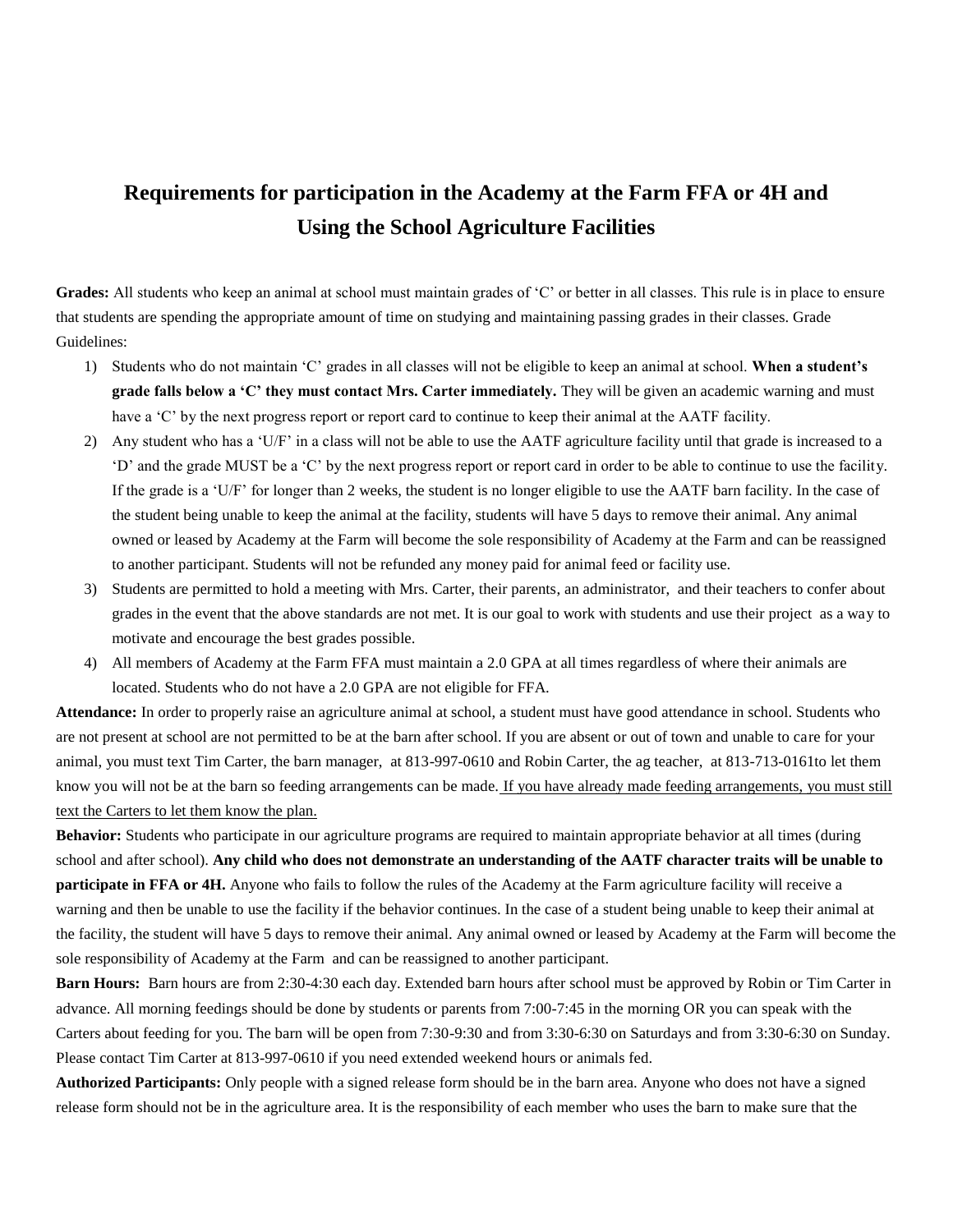guests that are brought to the barn have a signed release form. Any adult who is at the barn should have a volunteer application on file with the Pasco County School District. A link to the necessary form can be found at: academyatthefarm.com.

> Academy at the Farm National Junior Honor Society Selection Process

The National Junior Honor Society chapter of Academy at the Farm is a duly chartered and affiliated chapter of this prestigious national organization. Membership is open to those students who meet the required standards in five areas of evaluation: scholarship, leadership, service, citizenship and character. Standards for selection are established by the national office of NJHS and have been revised to meet our local chapter needs. Students are selected to be members by a 5-member Faculty Council, approved by the Director, which bestows this honor upon qualified students on behalf of the faculty of our school each year.

Students in grades seven and eight are eligible for membership. For the scholarship criterion, a student must have a cumulative GPA of 3.5 or better on a 4.0 scale. Those students who meet this criterion are invited to complete a Candidate Form that provides the Faculty Council with information regarding the candidate's leadership and service. A history of leadership experiences and participation in school or community service is also required.

To evaluate a candidate's character, the Faculty Council uses two forms of input. First, school disciplinary records are reviewed. Second, candidates must submit a letter of recommendation from an adult not affiliated with the school that attests to their good character. This information and the Candidate Form are carefully reviewed by the Faculty Council to determine membership. A majority vote of the Council is necessary for selection. Candidates are notified regarding selection or nonselection according to a predetermined schedule.

Following notification, a formal induction ceremony is held to recognize all newly selected members. Once inducted, new members are required to maintain the same level of performance (or better) in all five criteria that led to their selection. This obligation includes regular attendance at chapter meetings during the school year, participation in chapter service activities and documentation of a minimum of ten hours of school/community service that must be submitted each year. Students or parents who have questions regarding the selection process or membership obligations can contact the chapter advisor.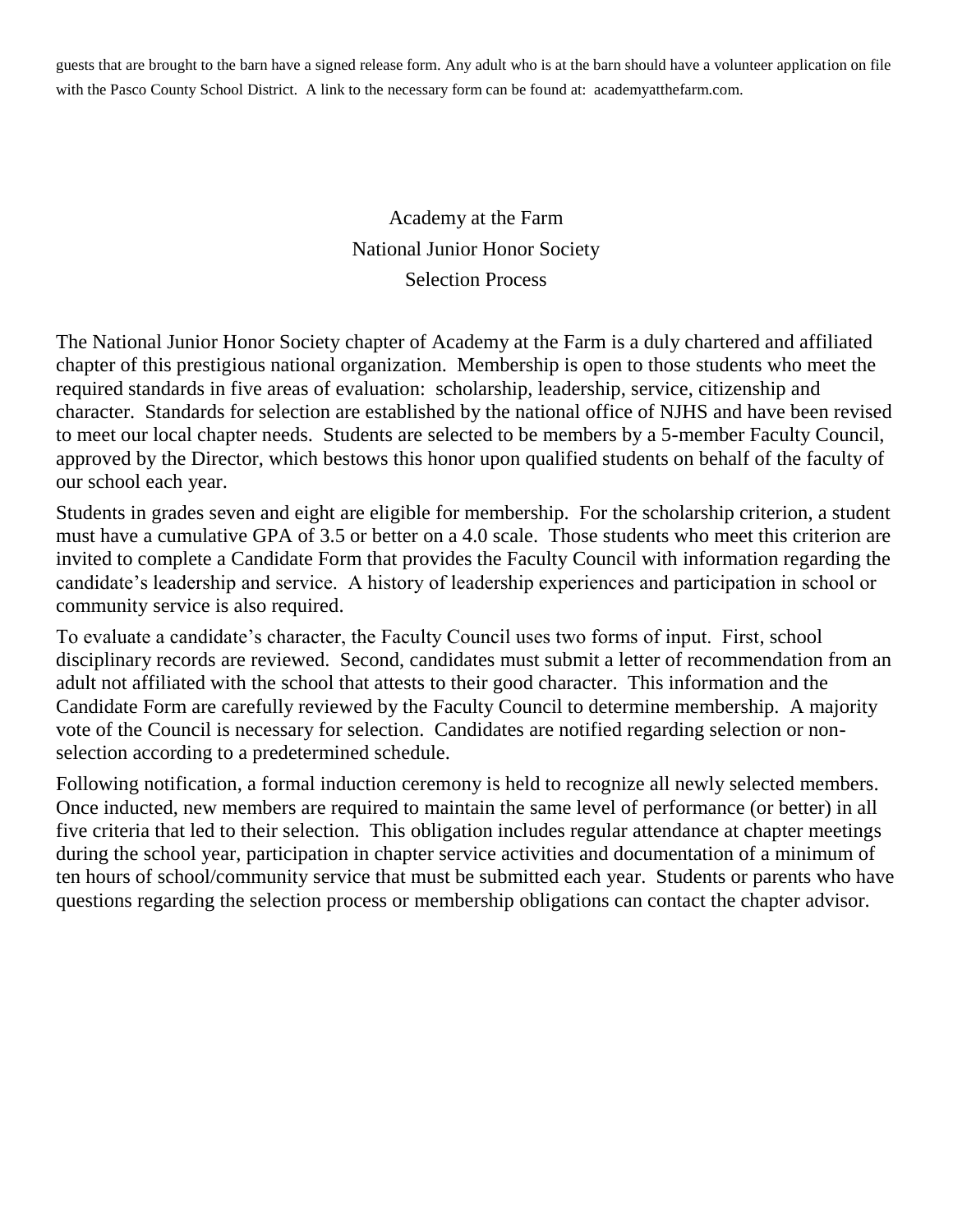#### **FIELD TRIP GUEST GUIDELINES**

#### **Purpose:**

This policy intends to provide guidelines for guests that may accompany students on a school sponsored field trip.

#### **Scope:**

Academy at the Farm is asking for guests to adhere to the following guidelines to provide a safe experience to all students participating in the field trip.

#### **Policy Statement:**

Thank you for your interest in joining our upcoming field trip. We wanted you to be aware of the guidelines that all field trip guests must adhere to in order to provide a safe experience off campus.

- Academy at the Farm staff are responsible for supervising all students during the field trip. You will be joining your student's group as a guest to assist teachers' needs.
- All guests must be Pasco County School Board District approved volunteers prior to joining the trip.
- Field Trip Guests will provide their own transportation to and from the field trip site. Guests are not able to ride on the bus.
- All students must ride the bus with their class and AATF staff to the field trip. You may check your child out after the trip and drive them home separately, i.e. prior arrangements must be made with the teacher.
- Field Trip Guests are limited to adults only. Siblings are not permitted to attend.
- Purchasing food items for children other than your own is not permitted. This is a safety issue in regards to food allergies.
- Field Trip Guests are only able to attend day trips. Overnight trips are limited to staff and students only.
- Failure to adhere to these guidelines could affect your ability to participate in future field trips.